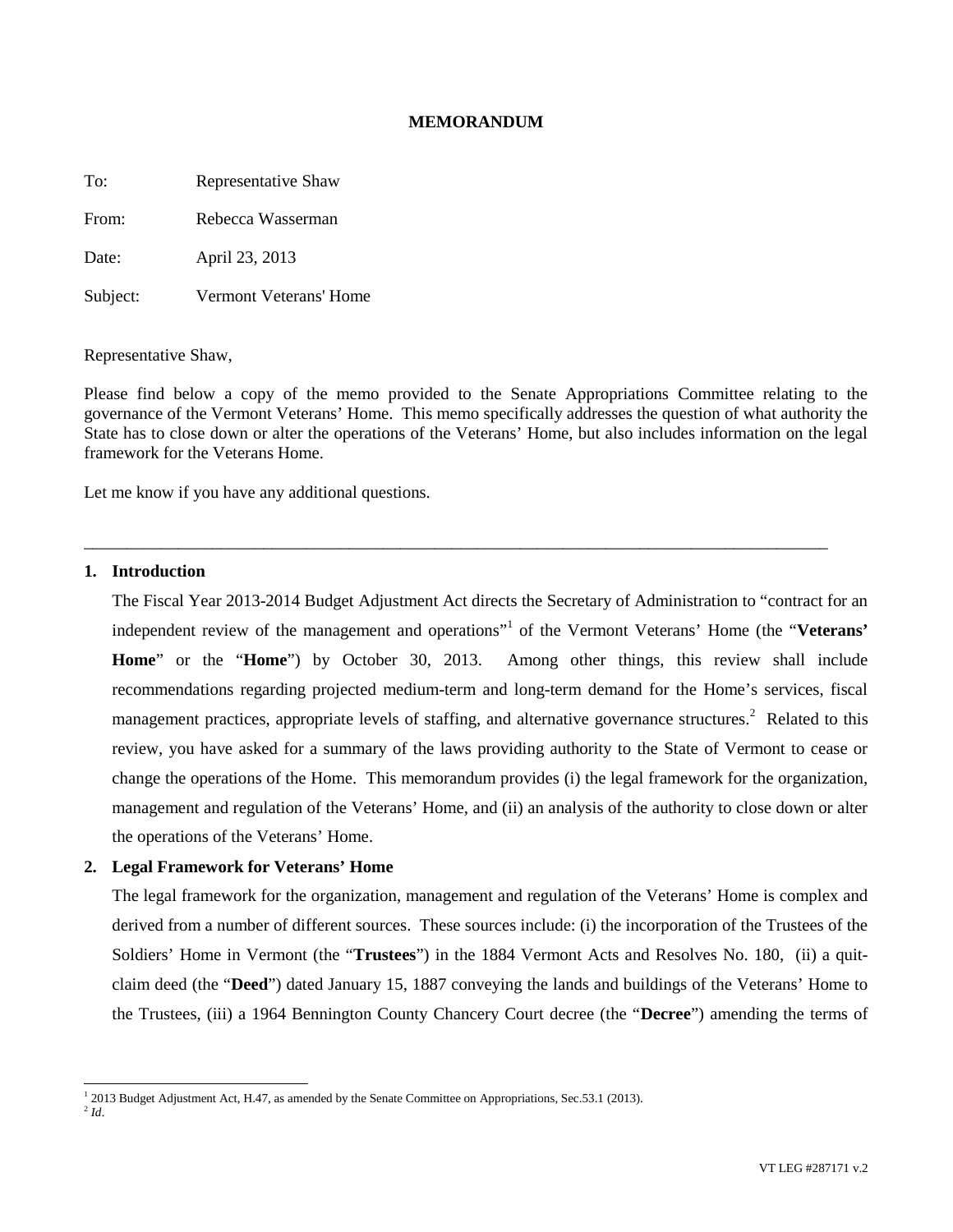the quit-claim deed, and (iv) legislation codifying the various powers and duties of the State and the Trustees with respect to the Home. Set forth below is a summary of the framework as established in these sources.

## **2.1. Law to Incorporate the Trustees**

The Trustees were incorporated pursuant to the 1884 Vermont Acts and Resolves No. 180 and were delegated certain powers with respect to the Home. Among other things, the Trustees may hold, manage and convey the real property for the purpose of maintaining a home in Vermont "for deserving soldiers and sailors, and such members of their families.["](#page-1-0)<sup>3</sup> The Trustees' authority is limited to the "powers and privilegesset forth in all general laws["](#page-1-1)<sup>4</sup> that are not inconsistent with the enabling legislation. Therefore, the Trustees are a creature of statute and their authority is derived from the General Assembly.

## **2.2. Quit-Claim Deed**

On January 15, 1887, the land upon which the Veterans' Home currently sits was conveyed to the Trustees by the Trenor W. Park Home for Destitute Children and Women (the "**Grantor**") by the Deed. The Deed conveyed the land and buildings to the Trustees in trust, subject to a right of reversion to the Grantor in the event the property ceased to be used to house soldiers. Under the terms of the Deed, if the property reverted to the Grantor, the Grantor would be required to reimburse the State of Vermont for the appraised value of any "betterments and improvements" expended on the property. A failure to make that payment would result in the real estate and buildings becoming the property of the State of Vermont "for such benevolent and charitable uses as the Legislature may direct." Finally, the Deed provides for the dissolution of the Home by a vote of the Trustees or by "actual abandonment" as determined by the Governor "upon request of any person or party in interest."

#### **2.3. Court Decree**

In 1964, the Trustees filed a suit in the nature of a *cy-pres* action in the Bennington County Chancery Court seeking to have the terms of the Deed modified. In the Decree, the court granted the Trustees' request. The Decree contained five provisions. First, it foreclosed any reversionary right to the Grantor or their heirs. Second, it authorized the sale of a portion of the Home's real estate to Mt. Anthony Union High School, with the concurrence of the Vermont Attorney General. Third, it authorized the conveyance of a water system to the Village of Bennington, with the concurrence of the Attorney General. Fourth, it authorized future conveyances of land without improvements by the Trustees, with the concurrence of the Attorney General. And finally, the Decree required the Trustees to hold the proceeds of the sale of any Home's land in trust for the uses and purposes set forth in its charter and in the Deed.

## **2.4. Applicable Vermont Laws**

<span id="page-1-1"></span><span id="page-1-0"></span><sup>3</sup> 1884 Acts and Resolves No. 180.

<sup>4</sup> *Id*.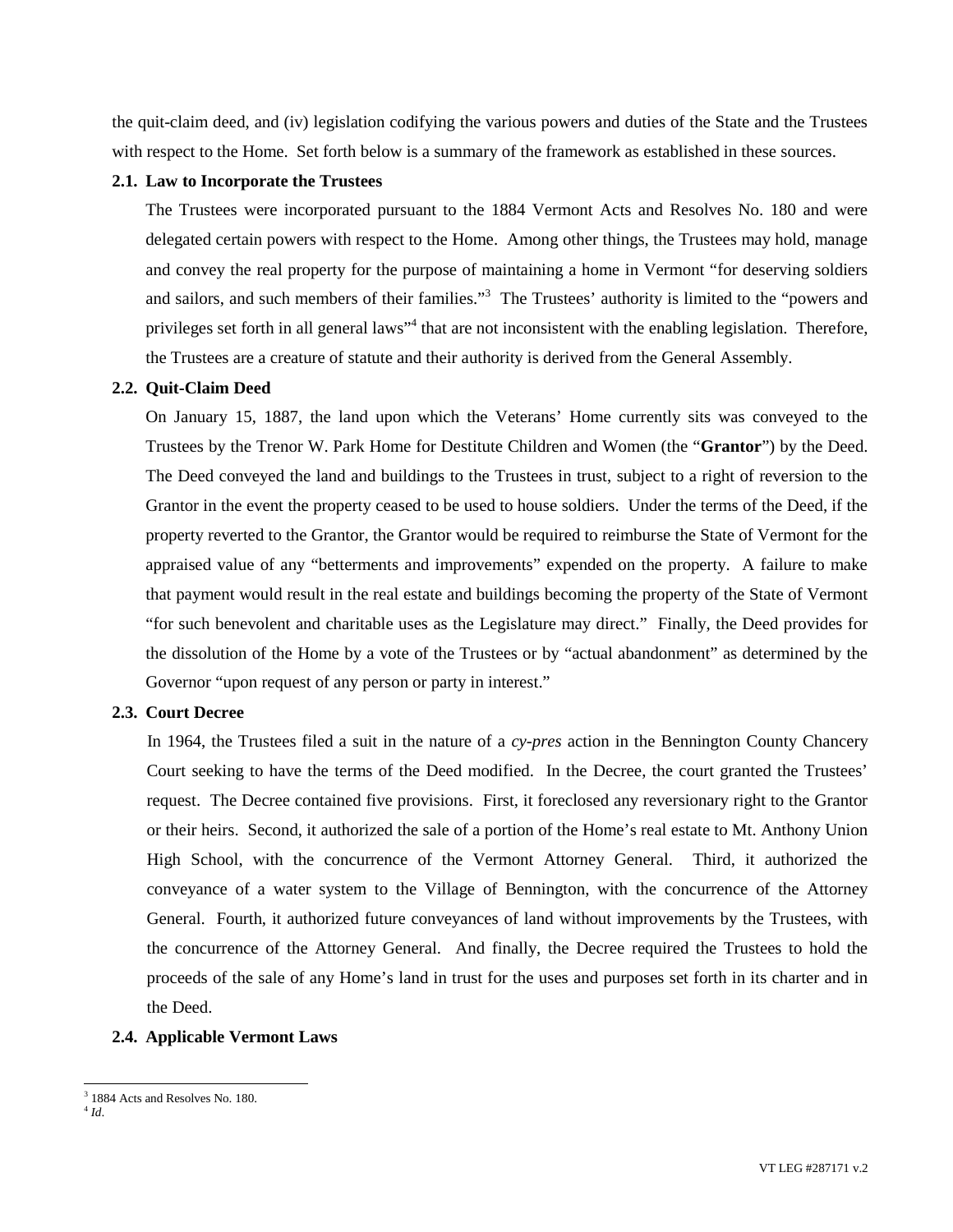### **2.4.1. Statutory Authority**

In 2004, the Veterans' Home was codified as a "body corporate and a politic and a public instrumentality of the state."<sup>[5](#page-2-0)</sup> The Home's governance was delegated to the Trustees, who have the power to "adopt" policies, procedures, and bylaws regarding the operation of the board and the operation and management of the home."<sup>[6](#page-2-1)</sup> Among other things, the Trustees also have the power to receive, convey or manage real property for the purpose of managing the Home, set procedures for collecting charges for residential room and board, recommend for appointment a licensed nursing home administrator, and contract for professional and managerial services.<sup>[7](#page-2-2)</sup>

Although the Trustees have significant oversight over the Home, the State of Vermont was also delegated certain authority over the management of the Home. The staff of the Home are employees of the State that are subject to the provisions of the Vermont Statutes.<sup>[8](#page-2-3)</sup> The State also provides significant funding to theHome. Approximately \$20 million from the Big Bill<sup>9</sup> as well as varying amounts from the Capital Bill<sup>[10](#page-2-5)</sup> are appropriated to the Veterans' Home every year. The funds of the Home are managed by the State Treasurer.<sup>[11](#page-2-6)</sup> The statute also requires the Home to submit audited financial statements to the Commissioner of Finance and Management.<sup>[12](#page-2-7)</sup> In addition, the Department of Buildings and General Services is responsible for overseeing any engineering, construction, repair or replacement of the Home's buildings and facilities.<sup>[13](#page-2-8)</sup> Finally, the Veterans' Home is licensed by the Agency of Human Services (the " $AHS$ ") as a nursing home.<sup>[14](#page-2-9)</sup>

## **3. Authority to Cease or Change the Operations of the Home**

Under this current legal framework, the Trustees may adopt policies, procedures and bylaws regarding the management of the Home. In addition, the Trustees have statutory authority to manage the operations of the Veterans' Home. As a result, only the Trustees, and not the State, may cease or change the operations of the Home. However, as a licensed nursing home, the Home is subject to regulation by AHS, and the State has authority to oversee and manage these services. In this context, the State has authority to direct part of the Home's operations. Although the authority to manage the operations of the Home currently rests with the Trustees, the State of Vermont has several options for obtaining greater authority to effect operational

<span id="page-2-1"></span><span id="page-2-0"></span><sup>5</sup> 20 V.S.A. § 1712.

<span id="page-2-2"></span><sup>6</sup> 20 V.S.A. § 1714.

<span id="page-2-3"></span> $720$  V.S.A.§ 1714. 8

<span id="page-2-4"></span><sup>20</sup> V.S.A. § 1716(5).

<sup>&</sup>lt;sup>9</sup> This includes amounts from general, special, federal and global commitment funds. This estimated amount is based on a review of appropriations from FY 2010 – FY 2014.

<span id="page-2-5"></span><sup>&</sup>lt;sup>10</sup> From FY 2010 – FY 2014, capital appropriations have ranged from no appropriation to \$1,000,000.

<span id="page-2-6"></span><sup>11</sup> 20 V.S.A. § 1717.

<span id="page-2-7"></span><sup>12</sup> 20 V.S.A. § 1715

<span id="page-2-9"></span><span id="page-2-8"></span><sup>13</sup> 20 V.S.A. § 1720.

 $14$  A "nursing home" means an institution or distinct part of an institution which is primarily engaged in providing to its residents any of the following: (A) Skilled nursing care and related services for residents who require medical or nursing care, (B) Rehabilitation services for the rehabilitation of injured, disabled, or sick persons, or (C) On a 24-hour basis, health related care and services to individuals who because of their mental or physical condition require care and services which can be made available to them only through institutional care. 33 V.S.A. § 7701.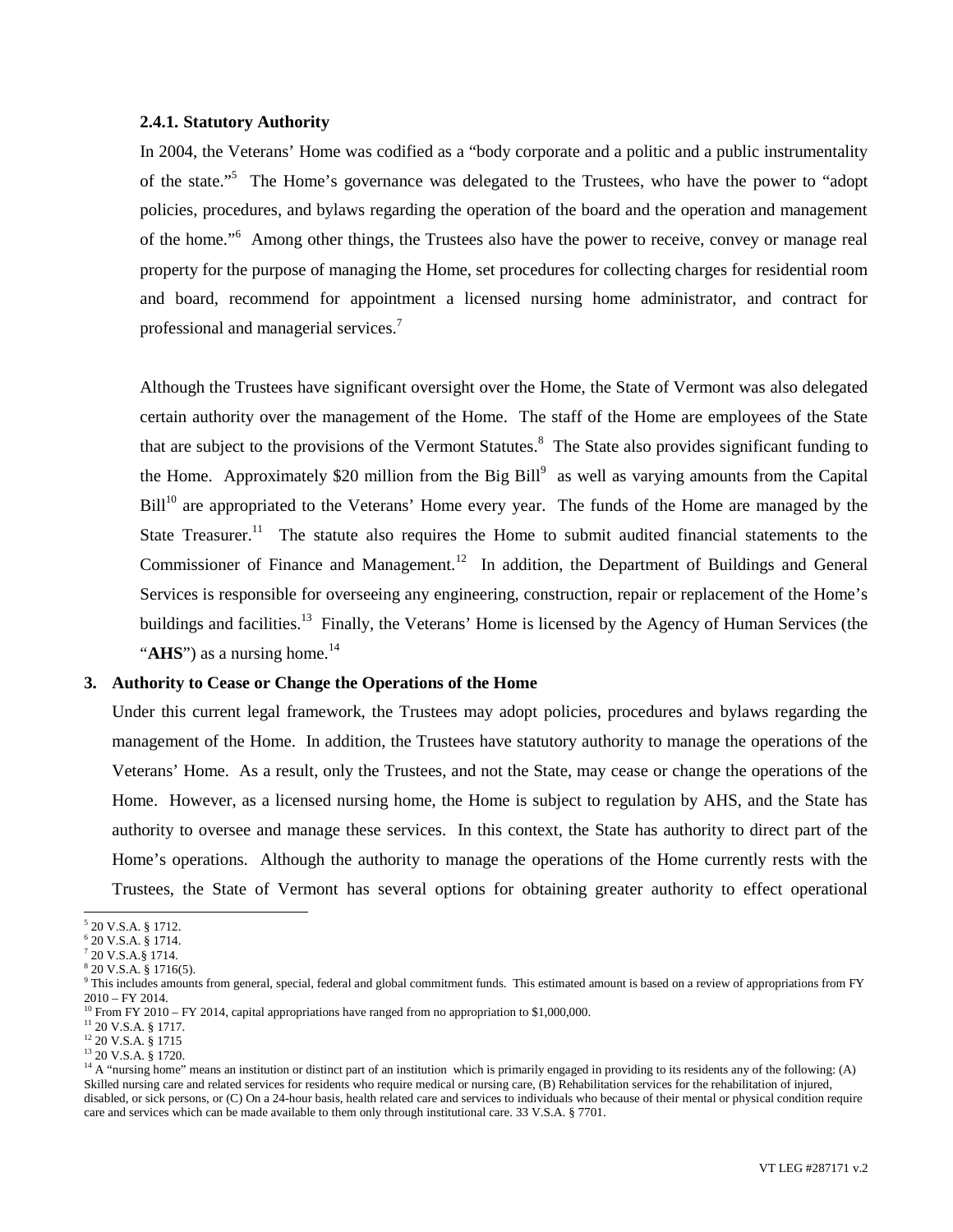changes at the Home. As a practical matter, any changes to the operations of the Home will result in a number of significant consequences for its current residents. Therefore, if the State were to exercise one of the options stated below, it is recommended that these are done in coordination with the appropriate state agencies overseeing the Home.

### **3.1. Revision of Statutory Authority**

The General Assembly may approve statutory changes to delegate greater authority over the Home to the State. Since the Trustees are incorporated pursuant to statute, the General Assembly may change their corporate powers. If the Trustees no longer have the authority to receive, hold, manage or convey real property,<sup>[15](#page-3-0)</sup> then they would not be empowered to manage these decisions for the Home. In addition, the General Assembly may amend the statutory authority of the Trustees set out in 20 V.S.A. § 1714 to oversee the operations and management of the Home and shift these responsibilities to the State. If the State is given the authority to adopt the Home's policies, procedures or bylaws, then it could directly make changes to the operations of the Home.

#### **3.2. Nursing Home License**

The State could decide not to renew the Home's nursing home license. This licensing change would effectively alter the operations of the Home by limiting what services it may provide to veterans. Similarly, AHS may revoke or refuse to renew the Veterans' Home license if it is determined that the Veterans' Home has failed to comply with certain requirements set out in the statute. State law provides that a nursing home must meet certain standards to maintain its license. A nursing home is also subject to inspection by AHS.<sup>[16](#page-3-1)</sup> AHS may, after notice and opportunity for a hearing, revoke or refuse to renew a license to a nursing home under a number of circumstances prescribed by statute.<sup>[17](#page-3-2)</sup> One of the circumstances under which a license may be revoked is a determination that a nursing home is financially incapacitated "to provide adequate care and services."<sup>18</sup> The Home's ability to meet this requirement will likely be analyzed in the independent review directed by the General Assembly in the Budget Adjustment Act. If the Home's license is revoked or not renewed, then specific procedures must be followed to ensure, among other things, that the rights and best interest of the residents have been considered and suitable alternative placements have been found before the Home will be closed. If AHS does revoke the nursing home license, the Veterans' Home could still operate in another capacity that did not require a State license as long as it continues to fulfill its stated charitable purpose.

### **3.3. Abandonment Determination**

<span id="page-3-1"></span><span id="page-3-0"></span><sup>&</sup>lt;sup>15</sup> 1884 Acts and Resolves No. 180, Sec. 2.

<sup>16</sup> *See* 33 V.S.A. § 7105, 7108.

<span id="page-3-2"></span><sup>&</sup>lt;sup>17</sup> 33 V.S.A. § 7111(d). These circumstances include (i) a violation by the licensee of any applicable rules, (ii) a conviction of a crime for conduct which demonstrates the unfitness of the licensee or the principal owner to operate a facility, (iii) conduct inimical to the public health, morals, welfare, and safety of the people of the State of Vermont in the maintenance and operation of the premises for which a license is issued, (iv) financial incapacity of the licensee to provide adequate care and services, and (v) failure to comply with a final decision or action of the licensing agency. 18